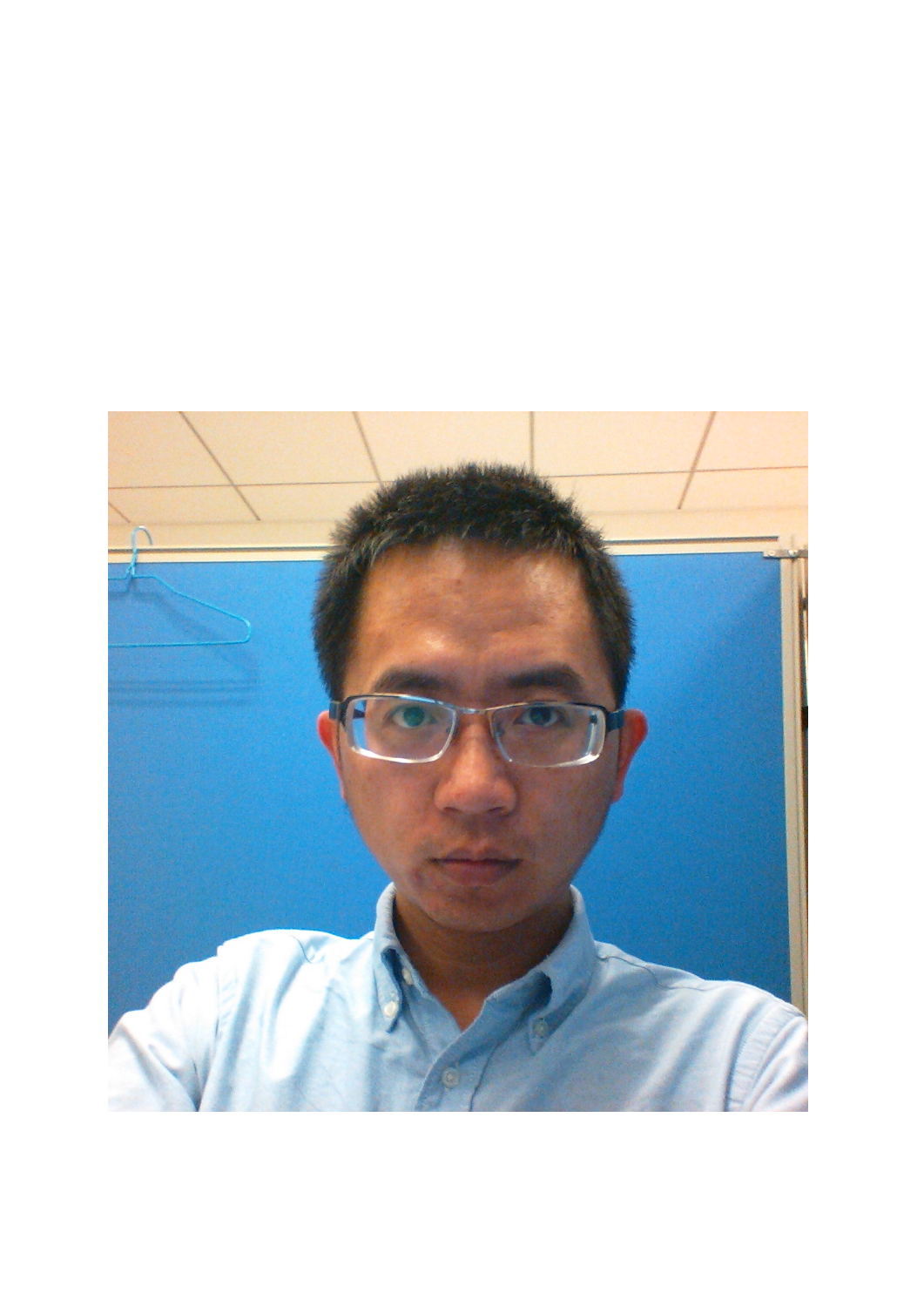# **CURRICULUM VITAE of Dr. Zhou Xin (Zhouxin@impcas.ac.cn)**

# **Name: Zhou Xin**

### **Academic qualifications:**

2001-2005 B. Southwest University, Chongqing, China 2005-2008 M. Sichuan University, Sichuan, China 2009-2012 Ph.D Institute of Modern Physics, Chinese Academy of Sciences, Lanzhou, China

### **Present academic position:**

2014- Associate Professor (By courtesy) Institute of Modern Physics, Chinese Academy of Sciences

# **Previous relevant research work:**

- Mitochondrial metabolism
- DNA damage response
- Molecular basis of Aging
- The biological effects of quantum dots

### **Representative publication in the past five years**

- 1. **Zhou X**, Wang Y, Si J, Zhou R, Gan L, Di C, Xie Y, Zhang H. Laser controlled singlet oxygen generation in mitochondria to promote mitochondrial DNA replication in vitro. Sci Rep. 2015 Nov 18;5:16925.
- 2. Zhao Q, Mao A, Yan J, Sun C, Di C, **Zhou X**, Li H, Guo R, Zhang H. Downregulation of Nrf2 promotes radiation-induced apoptosis through Nrf2 mediated Notch signaling in non-small cell lung cancer cells. Int J Oncol. 2016 Feb;48(2):765-73.
- 3. Di CX, Han L, Zhang H, Xu S, Mao AH, Sun C, Liu Y, Si J, Li HY, **Zhou X**, Liu B, Miao GY. Diallyl disulfide attenuated carbon ion irradiation-induced apoptosis in mouse testis through changing the ratio of Tap73/ΔNp73 via mitochondrial pathway. Sci Rep. 2015 Nov 3;5:16020.
- 4. Mao A, Liu Y, Wang Y, Zhao Q, **Zhou X**, Sun C, Di C, Si J, Gan L, Zhang H. miR-449a enhances radiosensitivity through modulating pRb/E2F1 in prostate cancer cells. Tumour Biol. 2015 Oct 31.
- 5. **Zhou X**, Ma X, Wang Z, Sun C, Wang Y, He Y, Zhang H. Radiation-induced hyperproliferation of intestinal crypts results in elevated genome instability with inactive p53-related genomic surveillance. Life Sci. 2015 Dec 15;143:80-8.
- 6. Zhou R, Zhang H, Wang Z, **Zhou X**, Si J, Gan L, Li J, Liu Y. The developmental toxicity and apoptosis in zebrafish eyes induced by carbon-ion irradiation. Life Sci. 2015 Oct 15;139:114-22.
- 7. Li H, Zhang H, Di C, Xie Y, **Zhou X**, Yan J, Zhao Q. Comparative proteomic profiling and possible toxicological mechanism of acute injury induced by carbon ion radiation in pubertal mice testes. Reprod Toxicol. 2015 Dec;58:45-53.
- 8. Sun C, Wang ZH, Liu XX, Yang LN, Wang Y, Liu Y, Mao AH, Liu YY, **Zhou X**, Di CX, Gan L, Zhang H. Disturbance of redox status enhances radiosensitivity of hepatocellular carcinoma. Am J Cancer Res. 2015 Mar 15;5(4):1368-81.
- 9. Wang ZG, Zhou R, Jiang D, Song JE, Xu Q, Si J, Chen YP, **Zhou X**, Gan L, Li JZ, Zhang H, Liu B. Toxicity of Graphene Quantum Dots in Zebrafish Embryo. Biomed Environ Sci. 2015 May;28(5):341-51.
- 10. Wang Y, Sun C, Mao A, Zhang X, **Zhou X**, Wang Z, Zhang H. Radiosensitization to X-ray radiation by telomerase inhibitor MST-312 in human hepatoma HepG2 cells. Life Sci. 2015 Feb 15;123:43-50.
- 11. Liu Y, Zhang L, Liu Y, Sun C, Zhang H, Miao G, Di CX, **Zhou X**, Zhou R, Wang Z. DNA-PKcs deficiency inhibits glioblastoma cell-derived angiogenesis after ionizing radiation. J Cell Physiol. 2015 May;230(5):1094-103.
- 12. Xie Y, Zhao QY, Li HY, **Zhou X**, Liu Y, Zhang H. Curcumin ameliorates cognitive deficits heavy ion irradiation-induced learning and memory deficits through enhancing of Nrf2 antioxidant signaling pathways. Pharmacol Biochem Behav. 2014 Nov;126:181-6.
- 13. **Zhou X**, Zhao Y, Zhou R, Zhang H. Suppression of E. multilocularis hydatid cysts after ionizing radiation exposure. PLoS Negl Trop Dis. 2013 Oct 24;7(10):e2518.
- 14. Li HY, Zhang H, Miao GY, Xie Y, Sun C, Di CX, Liu Y, Liu YY, Zhang X, Ma XF, Xu S, Gan L, **Zhou X**. Simulated microgravity conditions and carbon ion irradiation induce spermatogenic cell apoptosis and sperm DNA damage. Biomed Environ Sci. 2013 Sep;26(9):726-34.
- 15. **Zhou X**, Zhang X, Xie Y, Tanaka K, Wang B, Zhang H. DNA-PKcs inhibition sensitizes cancer cells to carbon-ion irradiation via telomere capping disruption. PLoS One. 2013 Aug 27;8(8):e72641.
- 16. **Zhou X**, Liu X, Zhang X, Zhou R, He Y, Li Q, Wang Z, Zhang H. Non-randomized mtDNA damage after ionizing radiation via charge transport. Sci Rep. 2012;2:780.
- 17. Sun C, Zhang H, Ma XF, **Zhou X**, Gan L, Liu YY, Wang ZH. Isoliquiritigenin enhances radiosensitivity of HepG2 cells via disturbance of redox status. Cell Biochem Biophys. 2013 Apr;65(3):433-44.
- 18. Zhang X, **Zhou X**, Chen R, Zhang H. Radiosensitization by inhibiting complex I activity in human hepatoma HepG2 cells to X-ray radiation. J Radiat Res. 2012;53(2):257-63.